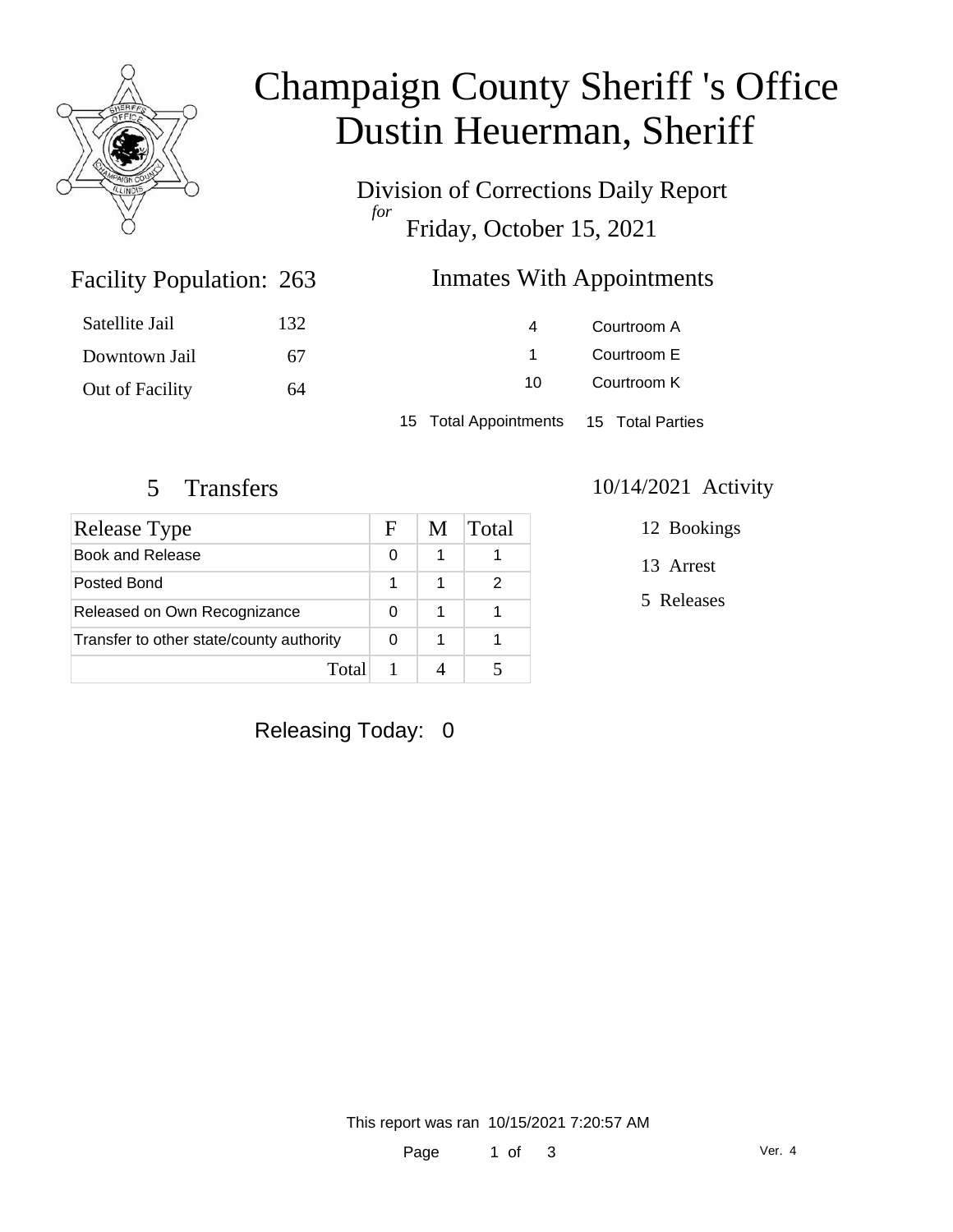

# Champaign County Sheriff 's Office Dustin Heuerman, Sheriff

Division of Corrections Daily Report *for* Friday, October 15, 2021

#### Custody Status Count

- Electronic Home Dentention 20
	- Felony Arraignment 11
		- Felony Other 3
	- Felony Pre-Sentence 6
		- Felony Pre-Trial 177
	- Felony Pre-Trial DUI 3
	- Felony Sentenced CCSO 1
	- Felony Sentenced IDOC 20
		- Hold Other 4
	- Misdemeanor Arraignment 1
		- Misdemeanor Pre-Trial 3
			- Petition to Revoke 2
			- Remanded to DHS 12
				- Total 263

This report was ran 10/15/2021 7:20:57 AM